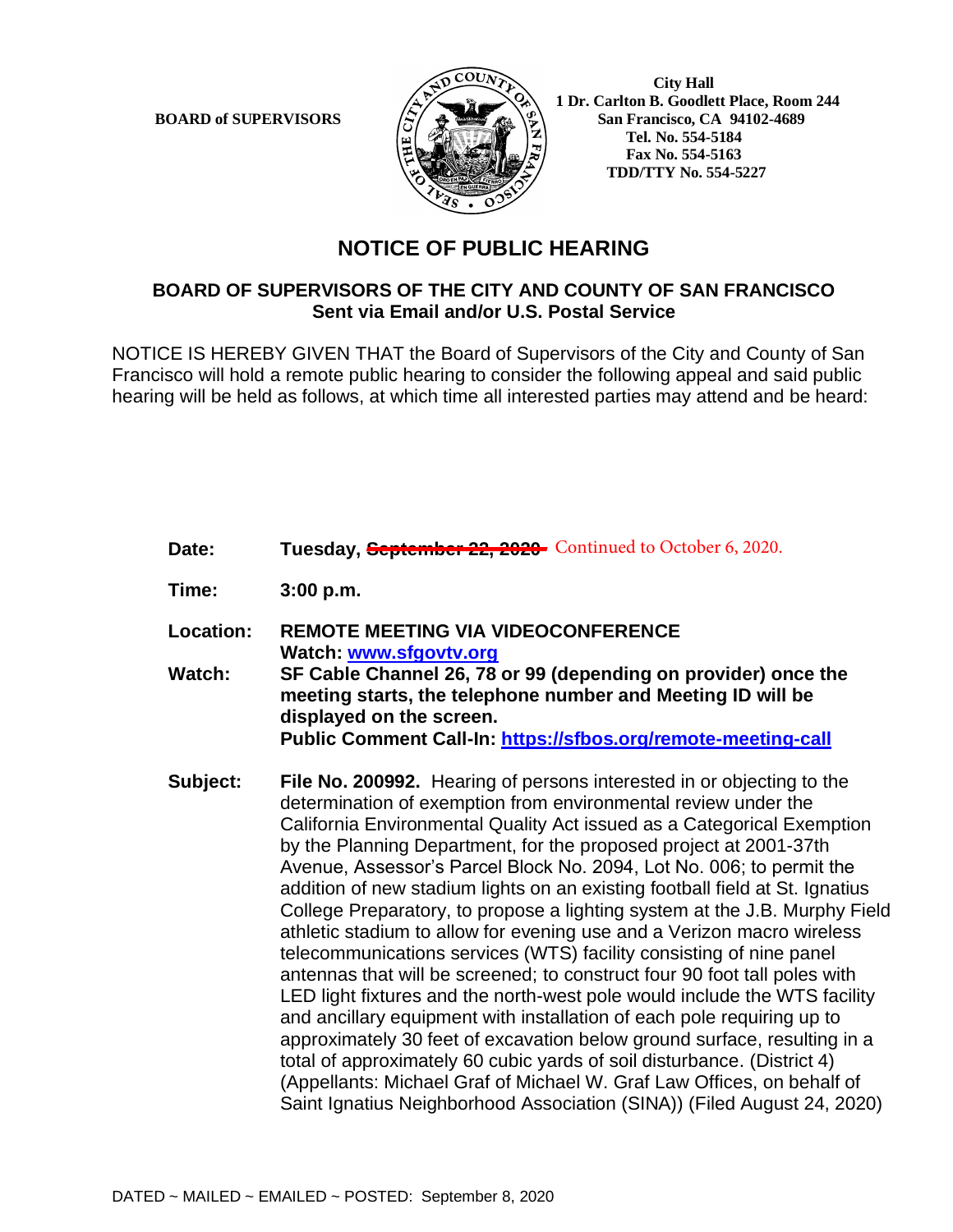Hearing Notice - Exemption Determination and Conditional Use Appeals 2001-37th Avenue Hearing Date: September 22, 2020 Page 2

> **File No. 200996.** Hearing of persons interested in or objecting to the approval of a Conditional Use Authorization pursuant to Sections 209.1, 303, and 304 of the Planning Code, for the proposed project at 2001- 37th Avenue, Assessor's Parcel Block No. 2094, Lot No. 006, to amend an existing planned unit development and allow a modification to the requirements for rear yard for the expansion of a private secondary school through the addition of four 90-foot tall light standards to the J.B. Murphy Field Athletic Stadium and to install a new Verizon macro wireless telecommunications service facility attached to the northwest light standard within the RH-1 (Residential-House, One Family) Zoning District and a 40-X Height and Bulk District. (District 4) (Appellant: Deborah Brown, on behalf of Saint Ignatius Neighborhood Association (SINA)) (Filed August 21, 2020)

On March 17, 2020, the Board of Supervisors authorized their Board and Committee meetings to convene remotely and allow for remote public comment due to the Coronavirus -19 pandemic. Therefore, Board of Supervisors meetings that are held through videoconferencing will allow remote public comment. Visit the SFGovTV website (www.sfgovtv.org ) to stream the live meetings or watch them on demand.

## **PUBLIC COMMENT CALL-IN**

**WATCH:** SF Cable Channel 26, 78 or 99 *(depending on provider)* once the meeting starts, and the telephone number and Meeting ID will be displayed on the screen; or **VISIT: https://sfbos.org/remote-meeting-call**

Please visit the Board's website (https://sfbos.org/city-board-response-covid-19) regularly to be updated on the City's response to COVID-19 and how the legislative process may be impacted.

In accordance with Administrative Code, Section 67.7-1, persons who are unable to attend the hearing on this matter may submit written comments prior to the time the hearing begins. These comments will be made as part of the official public record in this matter and shall be brought to the attention of the Board of Supervisors. Written comments should be addressed to Angela Calvillo, Clerk of the Board, City Hall, 1 Dr. Carlton B. Goodlett Place, Room 244, San Francisco, CA, 94102 or sent via email (bos@sfgov.org). Information relating to this matter is available in the Office of the Clerk of the Board or the Board of Supervisors' Legislative Research Center (https://sfbos.org/legislative-research-center-lrc). Agenda information relating to this matter will be available for public review on Friday, September 18, 2020.